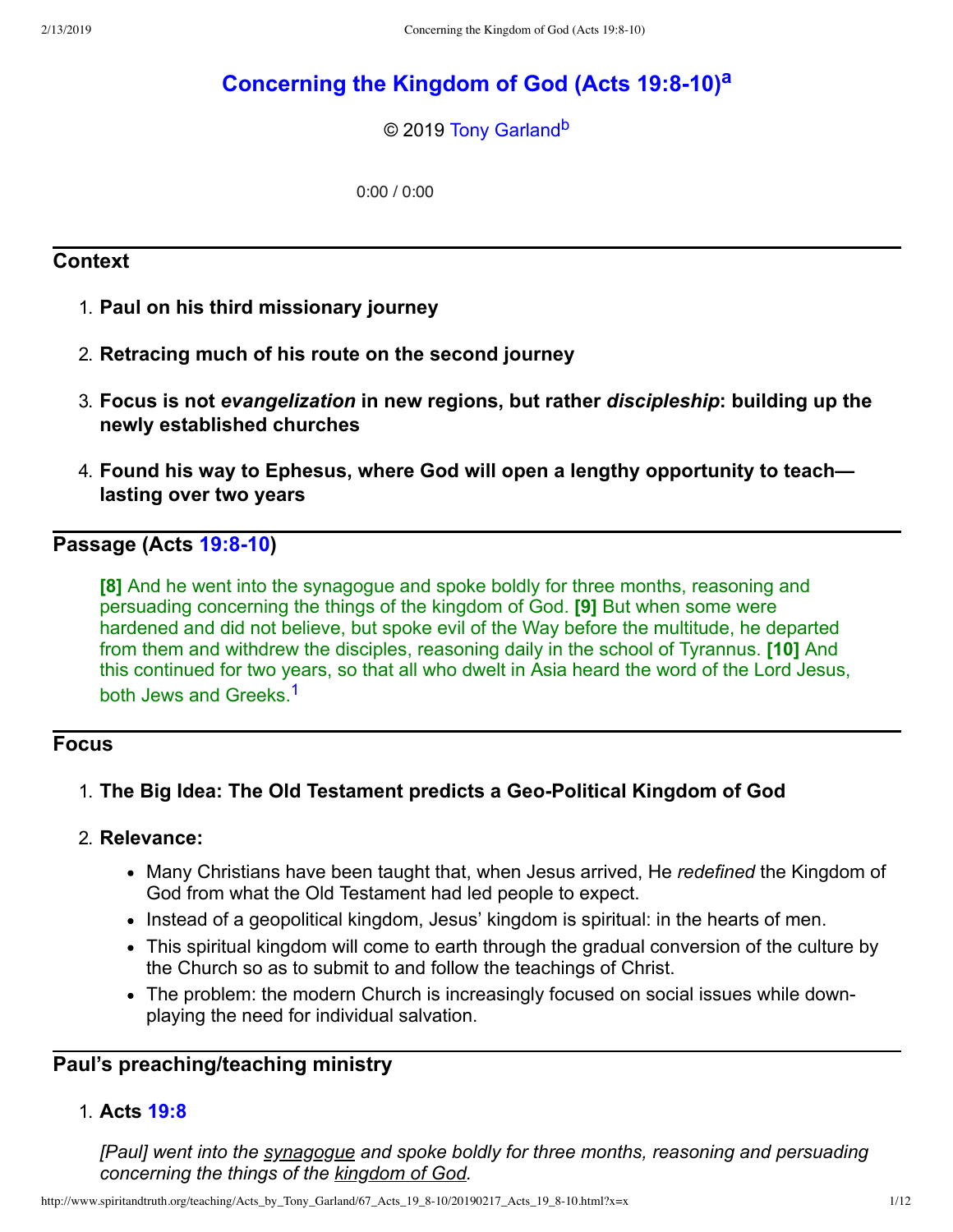- 2. **As is his wellestablished pattern in the Book of Acts, Paul initially preaches to the Jews**
- 3. **Concerning the kingdom of God**
- 4. **On what basis was Paul reasoning and persuading? What source of authority would be persuasive in a synagogue preaching to Jews?**
- 5. **The centrality of the Scriptures in evangelization and discipleship within Acts**
	- A. Acts [1:16](http://www.spiritandtruth.org/bibles/nasb/b44c001.htm#Acts_C1V16) Peter on the Day of Pentecost

*Men [and] brethren, this Scripture had to be fulfilled, which the Holy Spirit spoke before by the mouth of David concerning Judas, who became a guide to those who arrested Jesus;*

B. Acts  $8:32-35$  - Philip with the Ethiopian Eunuch

*The place in the Scripture which he read was this: "He was led as a sheep to the slaughter; And as a lamb before its shearer [is] silent, So He opened not His mouth. . . ." Then Philip opened his mouth, and beginning at this Scripture, preached Jesus to him.*

C. Acts 17:2-11 - Paul in Thessalonica

*Then Paul, as his custom was, went in to them, and for three Sabbaths reasoned with them from the Scriptures, ...* These were more fair-minded than those in Thessalonica, in that *they received the word with all readiness, and searched the Scriptures daily [to find out] whether these things were so.*

D. Acts  $18:24-28$  - Apollos in Ephesus

*Now a certain Jew named Apollos, born at Alexandria, an eloquent man [and] mighty in the Scriptures, came to Ephesus. . . . he vigorously refuted the Jews publicly, showing from the Scriptures that Jesus is the Christ.*

E. Do you hear a pattern?

# 6. **Things to notice:**

- A. Paul is (once again) in a synagogue preaching to his Jewish brethren
- B. He is *reasoning* and *persuading*
- C. On the basis of *the Scriptures*
- D. Concerning *the kingdom of God*

# 7. **What Scriptures?**

- A. Remember, there is no New Testament as of yet
- B. Paul is appealing to the Old Testament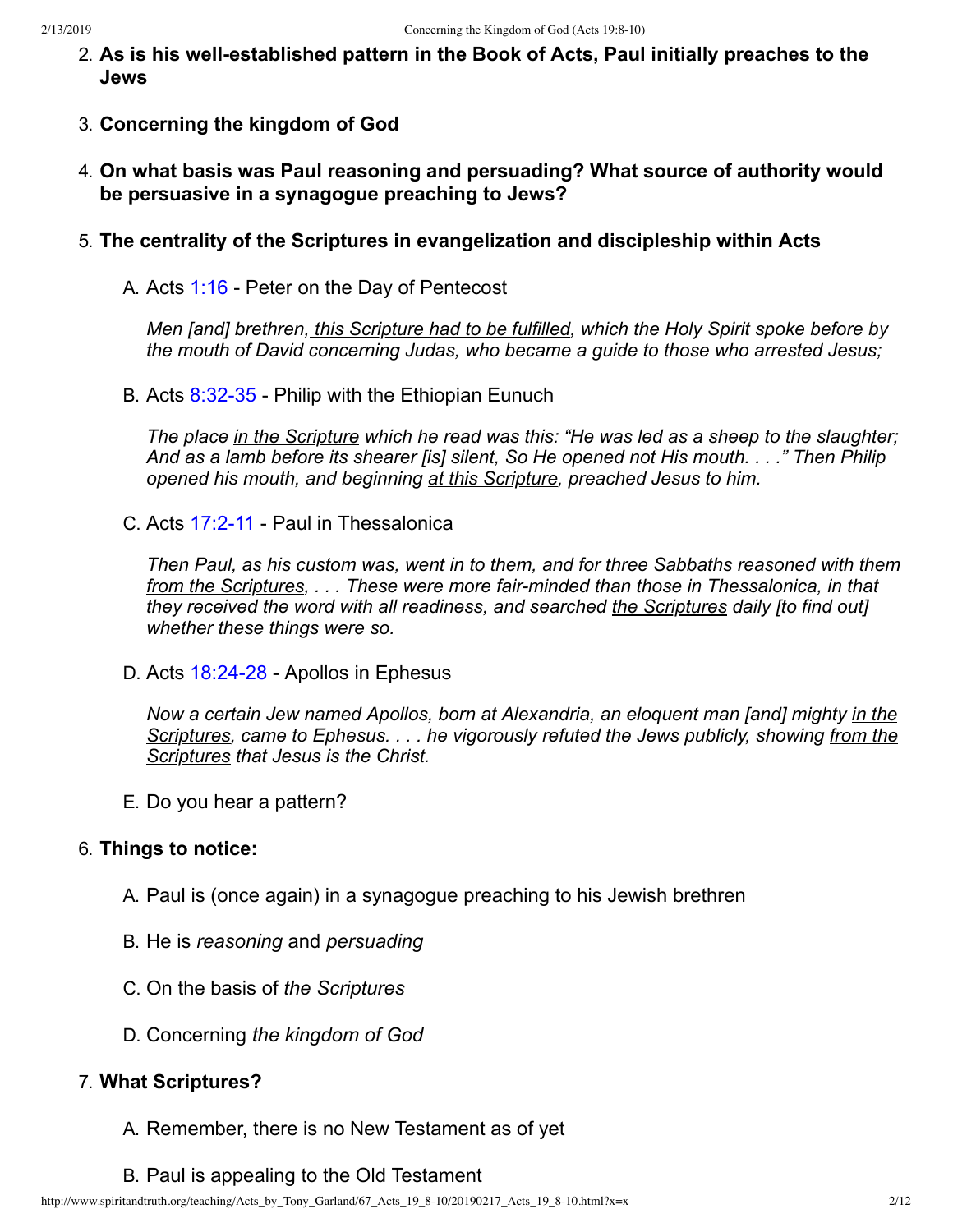C. Specifically: what the Old Testament says concerning *the kingdom of God*

# 8. **That's very interesting! Why?**

- A. Because some Christians today tell us that Old Testament teaching concerning the kingdom of God is *misleading and incorrect*
	- I. Greg Beale

<span id="page-2-0"></span>Perhaps one of the most striking features of Jesus' kingdom is that it appears not to be the kind of kingdom prophesied in the OT and expected by Judaism<sup>[2](#page-11-3)</sup>

<span id="page-2-1"></span>Mark [10:45](http://www.spiritandtruth.org/bibles/nasb/b41c010.htm#Mark_C10V45) depicts Jesus as beginning to fulfill the Daniel prophecy [7:13] in an apparently different way than prophesied . . . in a hitherto unexpected manner<sup>[3](#page-11-4)</sup>

<span id="page-2-2"></span>The word ["mystery"] . . . when so linked with OT allusions, is used to indicate that prophecy is beginning fulfillment but in an unexpected manner in comparison to the way Old Testament readers might have expected<sup>[4](#page-11-5)</sup>

II. Gareth Reese

<span id="page-2-3"></span>The design of John [the Baptist]'s preaching was to turn the people from their sins and to prepare the for the coming of] Messiah (not only their changed lives, but by getting them to change their minds about the type of coming kingdom it was to be<sup>[5](#page-11-6)</sup>

9. **How far do you suppose Paul would get with Jews by telling them the Old Testament needed to be reinterpreted to understand what it** *really* **predicted?**

**Meaning of the kingdom in the NT cannot be divorced from its meaning in the OT**

- 1. **Jesus and John begin preaching the kingdom without explanation**
	- A. Mat. 3:1-2 John the Baptist: "kingdom of heaven is at hand"

*In those days John the Baptist came preaching in the wilderness of Judea, and saying, "Repent, for the kingdom of heaven is at hand!"*

B. Mat. [4:17](http://www.spiritandtruth.org/bibles/nasb/b40c004.htm#Mat._C4V17) Jesus: "kingdom of heaven is at hand"

*From that time Jesus began to preach and to say, "Repent, for the kingdom of heaven is at hand."*

#### 2. **How would their listeners have understood what was meant?**

- A. Neither provide much by way of explanation
- B. They expect an immediate response by their listeners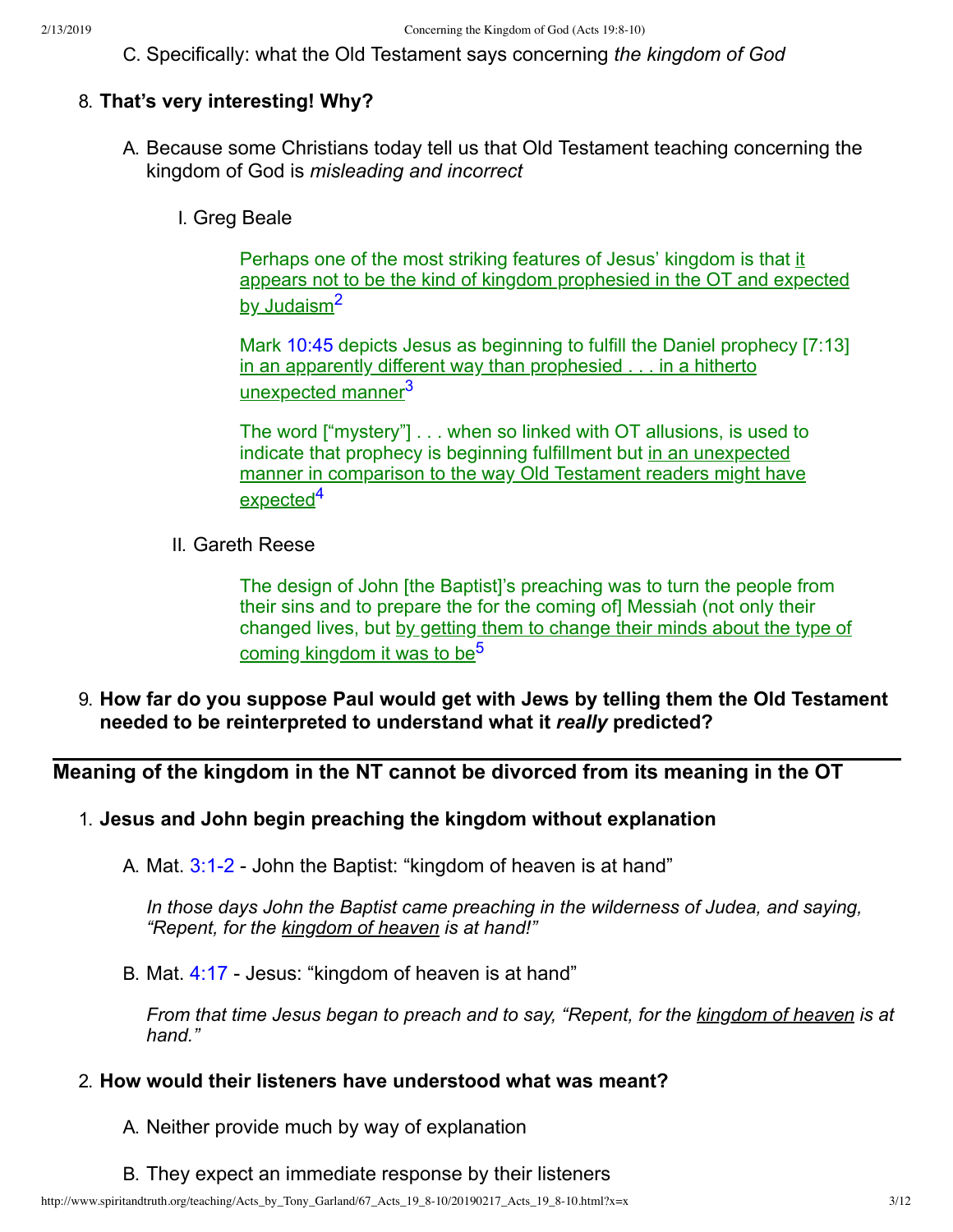- C. They don't had the luxury of listening to three years of Jesus' teaching before responding
- D. John and Jesus don't explain what is meant because they hold their *Jewish* listeners to be responsible for knowing the *Jewish* Scriptures — the OT

# 3. **Understanding God's revelation**

- A. Fundamentals concerning God
	- I. God does not lie—therefore He cannot mislead
	- II. God invented language with the intention that it be *sufficient* for His purposes
	- III. God chose to encode His communication to man in both spoken, but especially *written* format — the Scriptures
- B. *Perspicuity* of Scripture
	- I. The doctrine of the *clarity of Scripture*
	- II. Westminster Confession of Faith (A. D. 1647)

<span id="page-3-0"></span>All things in Scripture are not alike plain in themselves, nor alike clear unto all; yet those things which are necessary to be known, believed, and observed, for salvation, are so clearly propounded and opened in some place of Scripture or other, that not only the learned, but the unlearned, in a due use of the ordinary means, may attain unto a sufficient understanding of them. (2 Pet. [3:16\)](http://www.spiritandtruth.org/bibles/nasb/b61c003.htm#2Pe._C3V16).<sup>[6](#page-11-7)</sup>

- III. Of particular importance: the way of salvation = obtaining eternal life, avoiding eternal damnation
- C. Perspicuity must extend further than merely the way of salvation
	- I. Mankind is held responsible, culpable for a right response to God's revelation beyond the way of salvation
	- II. Pleasing God
		- a. How can we obey His commandments in order to live in the manner He intends unless we understand them?
		- b. How can we be responsible for understanding prophecies He has made unless we understand what is being said?
- D. Through Scripture, God is *revealing* not *obscuring* ([ἀποκὰλυψις](http://www.spiritandtruth.org/fontsu/index.htm) [*apokalypsis*] = unveiling, uncovering, revealing)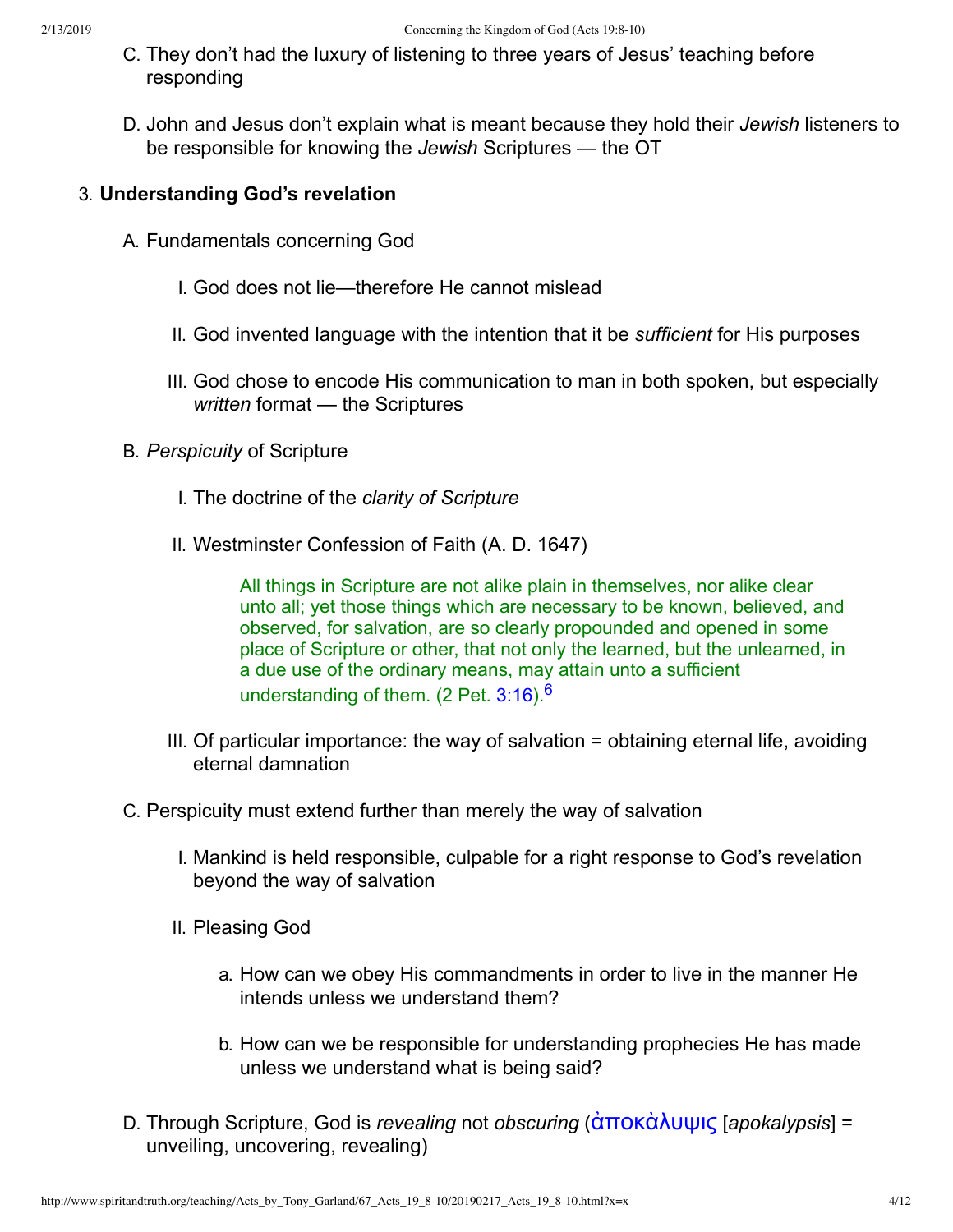- E. Gods' revelation is *progressive*
	- I. God reveals, clarifies, adds additional information *as time progresses*
	- II. The various books of the OT were written in historical progression
	- III. The sum of what they reveal grows throughout the era of the OT
	- IV. By the time of Jesus' arrival, the OT canon contained everything God intended man to know *in order to rightly respond to the presentation of Jesus as promised Messiah/King*
	- V. Improper use of progressive revelation
		- a. An approach which takes the NT as *necessary* in order to understand the OT
		- b. The NT is *read back* into the OT, and *redefines* the plain-sense meaning one would already have from reading the OT on its own
		- c. The OT is insufficient revelation on its own
		- d. During the silent years between the close of the OT and opening of the NT, people really had no way of knowing what to expect
		- e. The NT not only *clarifies* the OT (and this it most surely does!), but this view says it *changes* the meaning of what was written earlier!
		- f. If this were true . . .
			- $i. \ldots$  how could first-century hearers of John and Jesus be held accountable for recognizing Jesus as the Jewish Messiah and responding accordingly?
			- ii. . . . how could they be responsible if His role as king and especially, an understanding of the kingdom of God were shrouded in symbolism and mystery?
		- g. It simply will not do to say that what Jesus meant and preached could only be properly understood after the arrival of the NT — which had not yet been written
	- VI. Proper use of progressive revelation
		- a. The OT is a "dimly lit ornate room" and the NT provides light to see more details
		- b. Switching the light on does not rearrange the furniture causing couches and chairs to disappear and completely new furniture to appear in its place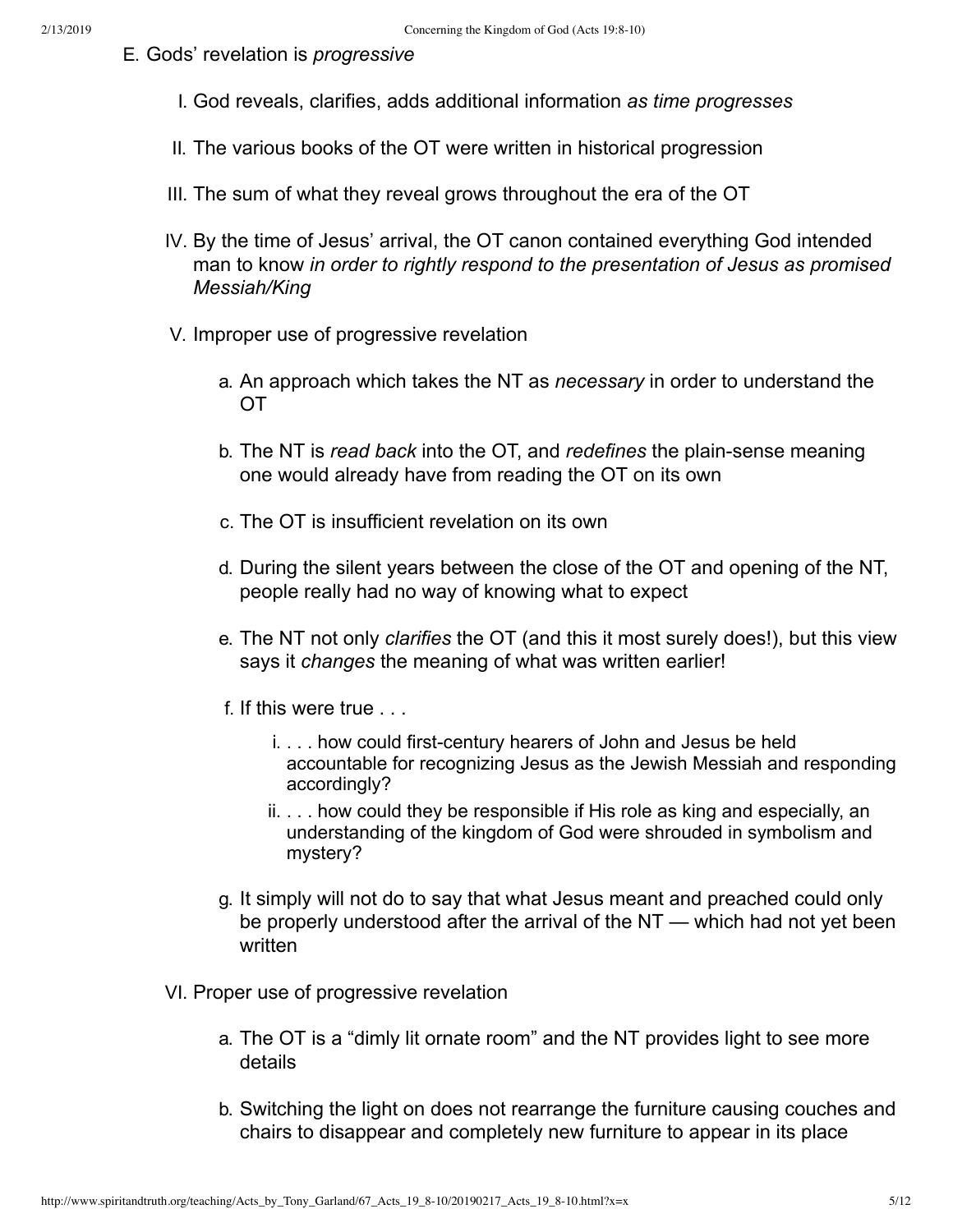- c. Progressive revelation enables us to see more clearly—some shadowy areas which were previously "dimly lit"
- d. Clarifies, enhances, adds-to, but can never change the foundational meaning
- e. If it does: God is either misleading or a poor communicator!
- f. John MacArthur interview with Ben Shapiro

<span id="page-5-0"></span>I am a Christian because of the Old Testament. Without the Old Testament, I don't know if I could believe the New Testament. . . . How do I know that Jesus is the Messiah if I don't have all the predictions of the Old Testament defining Him when He shows up? . . . You can't possibly tell me that God didn't mean what He said. That is one of the reasons why I'm an originalist. It's very popular in Christianity today to say, "the Old Testament is interpreted by the New Testament." That's not true. Because if that's the case, then nobody in the Old Testament had any idea what was going on! . . . That's not revelation, that's obfuscation, that's just a pile of riddles.<sup>[7](#page-11-8)</sup>

g. Notice what John MacArthur is saying: *the Old Testament serves as an anchor, a sure guide, for understanding the meaning of the New Testament —not the other way around*

### 4. **A geopolitical kingdom or a spiritual kingdom?**

A. But, some will argue, the OT paints the picture of a geopolitical kingdom and that's not the type of kingdom Jesus came to establish!

<span id="page-5-1"></span>The primary difference between the post- and amillennial view on the one hand and the premillennial view on the other as regards the Kingdom has to do with whether or not the Kingdom is spiritual in nature, now present in the hearts of men, the outward manifestation of which is the Church, or whether it is political and economic, absent from the earth at the present time but to be established in outward form when Christ returns.<sup>[8](#page-11-9)</sup>

- B. False dichotomy: *either* spiritual *or* political and economic
	- I. Here we see hints of philosophy called gnosticism
		- a. God only cares about that which is *spiritual*
		- b. *Spiritual* things are the deeper things
		- c. The *material* realm—especially lest tasteful aspects like politics and economics—are below God's interest
	- II. But God is not constrained by this either-or dichotomy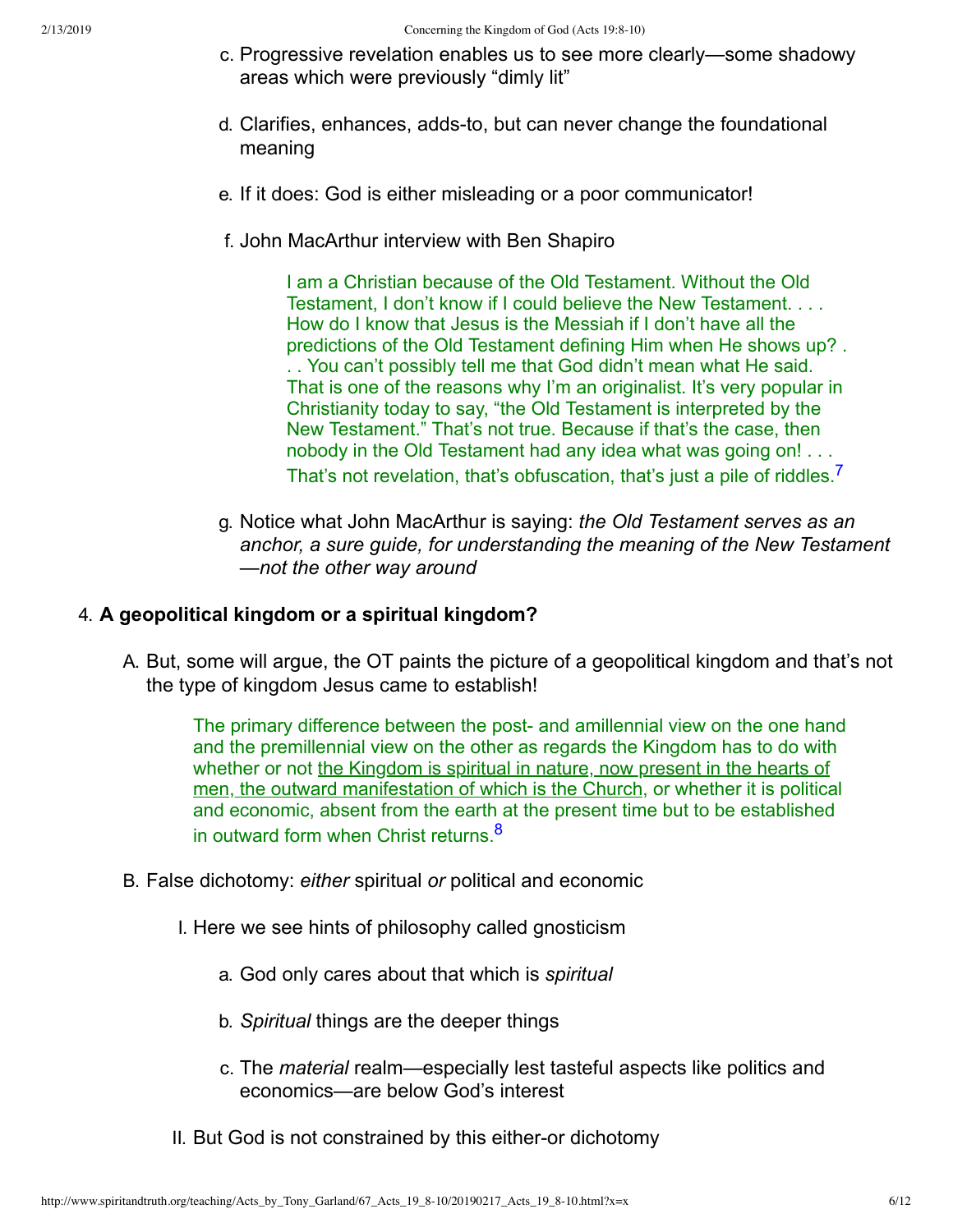- a. He created both the physical/material and spiritual reality
- b. He is intensely interested in justice "on the ground" not just spiritual transformation, but the redemption of His entire creation, *even politics!*
- c. Gen. [1:31](http://www.spiritandtruth.org/bibles/nasb/b01c001.htm#Gen._C1V31)

*Then God saw everything that He had made, and indeed [it was] very good. So the evening and the morning were the sixth day.*

- III. Spiritual is ultimately meaningless if it has no result in the physical realm
	- a. Alva McClain The Greatness of the Kingdom

<span id="page-6-0"></span>We can have no quarrel with the dictum of writers who insist that the Kingdom is a 'spiritual' matter, unless they insist upon a definition which is exclusively Platonic, or if they are so foolish as to deny that a spiritual kingdom can function tangibly in a world of sense experience. As a matter of fact, it would be wrong to say that the Kingdom of Old Testament prophecy is *basically 'spiritual,'* yet a Kingdom producing tangible effects in every area of human life.<sup>[9](#page-11-10)</sup>

- b. God owns both realms, why would He settle for only a "kingdom in your heart"?
- C. The Apostles clearly expected a geopolitical kingdom associated with the nation Israel
	- I. Acts [1:6](http://www.spiritandtruth.org/bibles/nasb/b44c001.htm#Acts_C1V6) The Apostles ask a question

*Therefore, when they had come together, they asked Him, saying, "Lord, will You at this time restore the kingdom to Israel?"*

- II. Here's the question before us: *were their expectations misguided, wrong?*
- D. Expectations of a geopolitical kingdom were not wrong
	- I. Why? Because that's the plain-sense understanding any reader of the OT would obtain
	- II. God is not a misleading God
	- III. OT meaning cannot remain unknowable for hundreds of years until NT is eventually written

#### 5. **Why does one's view of the nature of the kingdom matter?**

- A. *When* does the kingdom arrive?
	- I. Did it arrive at the first coming of Jesus?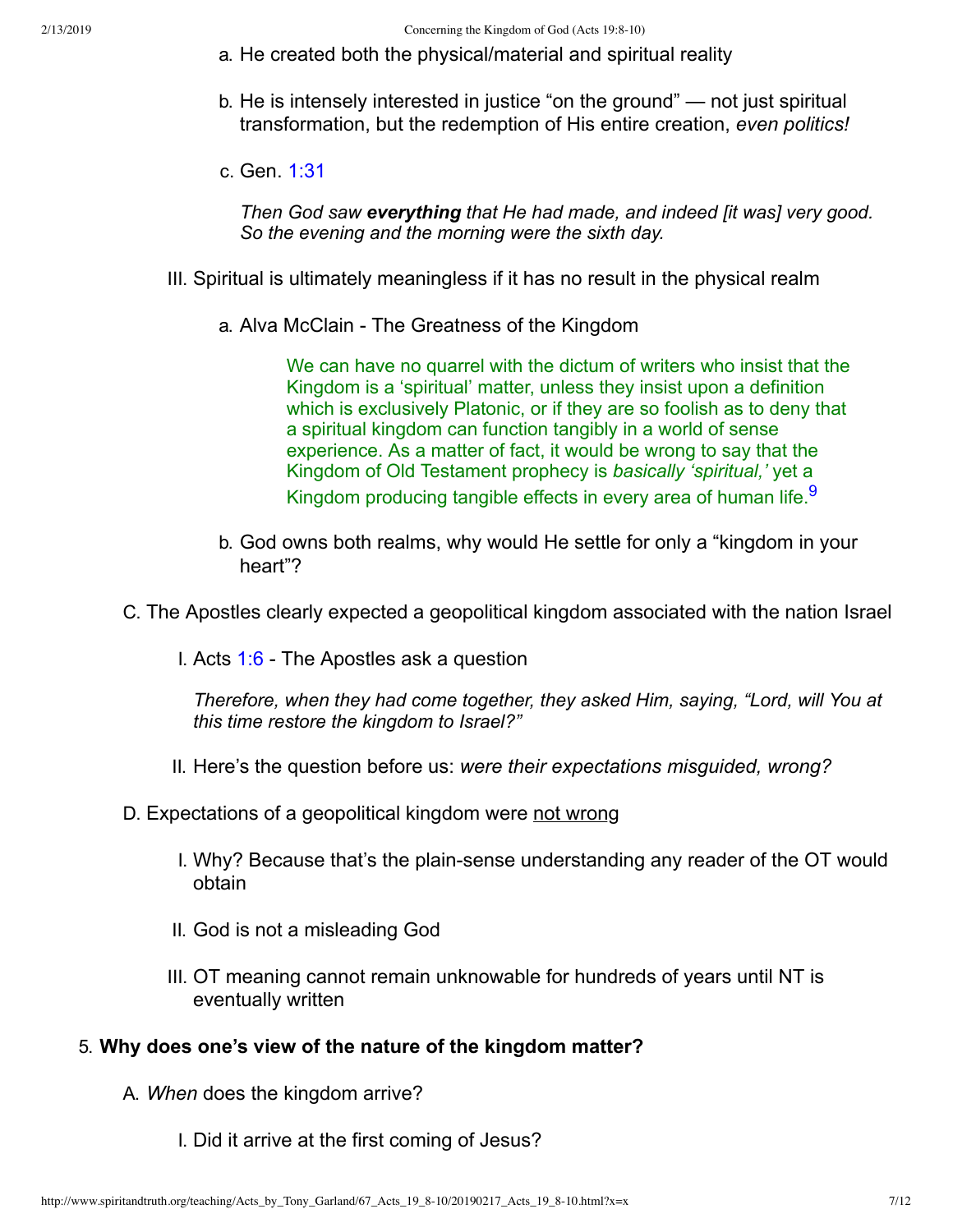- II. Was the kingdom established at the crucifixion of Jesus?
- III. Or is the kingdom still absent—to be established at His second coming?
- B. *How* does the kingdom arrive?
	- I. If the kingdom was established at the first coming, is it now in the process of gradually filling the earth, chipping away at the secular/Gentile kingdoms little-bylittle?
	- II. Does the kingdom gradually subsume the kingdoms of this world until the entire world is transformed through the power and influence of believers?
	- III. Or does the kingdom arrive cataclysmically, as a thief in the night with severe judgments upon an unconverted Christ-rejecting world?
- C. *What* is the job of the Church in this age?
	- I. Is the Church bringing in the kingdom?
	- II. Is Christ ruling today on His throne through the Church?
	- III. Is the Church's mandate primarily the *transformation of society,* the rectification of social ills ushering in a golden age of morality and justice?
	- IV. Or is the Church's mandate *individual redemption*: saving the lost by faithfully preaching the gospel, redeeming a people from the midst of a rebellious world which has no intention of converting en-mass to Christ?
- D. *Israel* is the kingdom now given to the Church, supplanting Israel's expectations?
	- I. Acts [1:6](http://www.spiritandtruth.org/bibles/nasb/b44c001.htm#Acts_C1V6)

*Lord, will You [ever] restore the kingdom to Israel?*

- II. Is the church the "new Israel"?
- III. Or is Israel what it has always been: a geopolitical reality within the plan of God?
- E. If we get this wrong . . .
	- I. We will place greater focus on political and social activities than on preaching the gospel
		- a. We'll be tempted to suppress aspects of the gospel which are unpopular or divisive—in order to gain accepted and to join hands with other non-Christian groups working for social reform (e.g., Mormons, Jews, Muslims)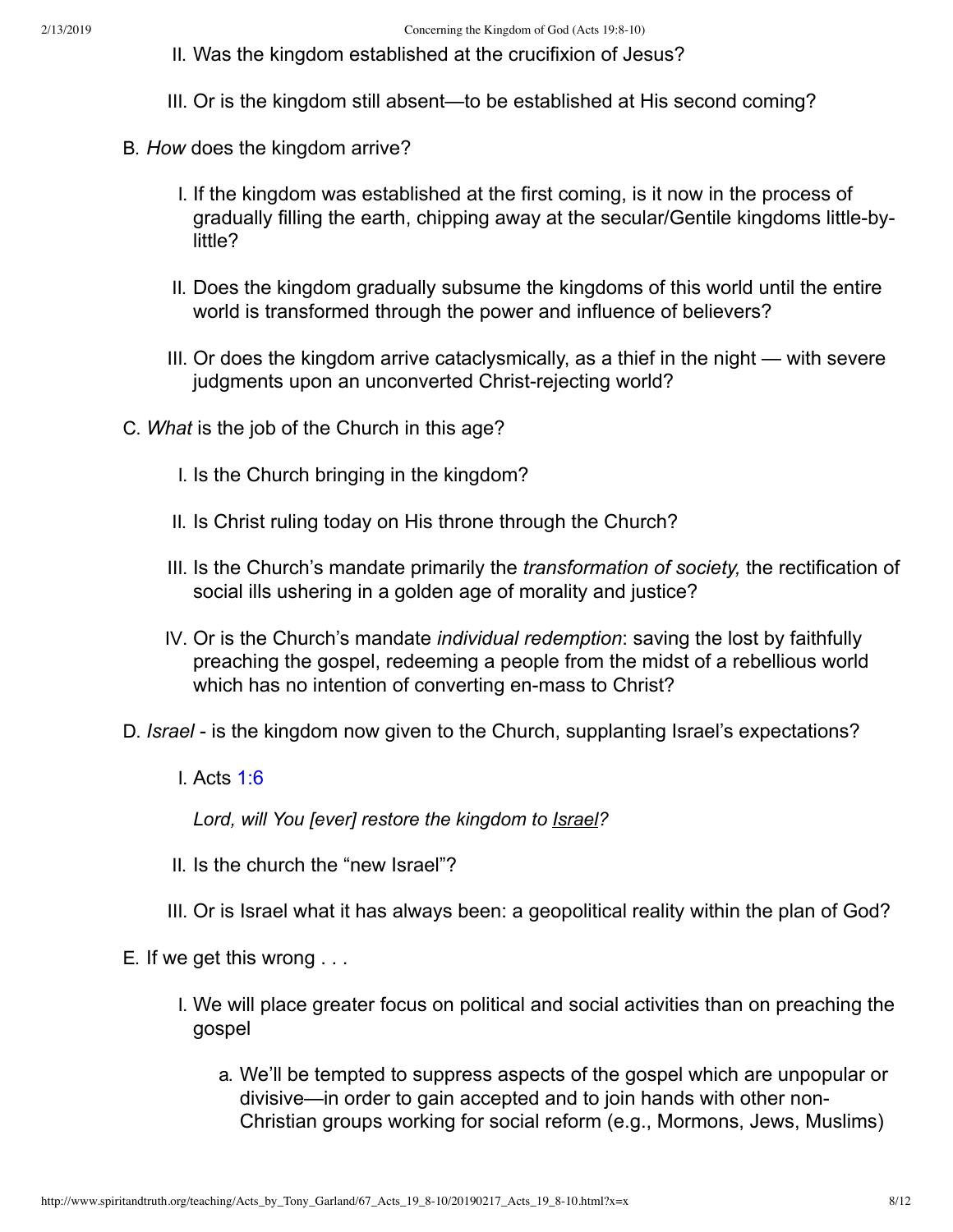- b. We'll invert God's priorities: placing social restoration above personal redemption
- c. We'll confuse our work in the present (the redemption of society and the planet) for that which only God will do in the future
- II. We won't understand the kingdom offer to Israel by Jesus in the gospels that the kingdom, having been offered and rejected—is now in a state of postponement until Israel recognizes her Messiah
- III. We'll see ourselves as supplanting Israel in the plan of God—and we'll increasing side with the God-rejecting world in its views of Israel and Jerusalem: ultimately winding up on the wrong side of what God is doing prophetically in our times
- IV. We are more likely to conclude that the Book of Revelation is a veiled political document describing events associated with Nero and early Rome — not having relevance for the future

# **Kingdom expectations from the OT**

Many passages in the OT reveal aspects of the kingdom of God. We only have time to touch on a few.

# 1. **Psalm [2:19](http://www.spiritandtruth.org/bibles/nasb/b19c002.htm#Ps._C2V1)**

*Why do the nations rage, And the people plot a vain thing? The kings of the earth set themselves, And the rulers take counsel together, Against the Lord and against His Anointed, saying, "Let us break Their bonds in pieces And cast away Their cords from us." He who sits in the heavens shall laugh; The Lord shall hold them in derision. Then He shall speak to them in His wrath, And distress them in His deep displeasure: "Yet I have set My King On My holy hill of Zion." "I will declare the decree: The Lord has said to Me, 'You are My Son, Today I have begotten You. Ask of Me, and I will give You The nations for Your inheritance, And the ends of the earth for Your possession. You shall break them with a rod of iron; You shall dash them to pieces like a potter's vessel.' "*

- A. Do you see any geopolitical expectations arising from this passage?
- B. Nations, kings of the earth oppose the divinely-appointed King
- <span id="page-8-0"></span>C. This is not speaking about mankind in general—individuals who reject Christianity and some kingdom in our hearts—no it specifically highlights a contest of *ruling authorities*
	- I. *Kings of the earth* and *rulers* are the ones opposing the Divine King
	- II. The are non-believers rejecting the rule of the divinely appointed King
	- III. Not in their hearts in real geopolitical material reality
		- a. As one commentary puts it: "Verse 3 records the nations' resolution: they wished to be free of the <u>political control</u> of this king."<sup>[10](#page-11-11)</sup>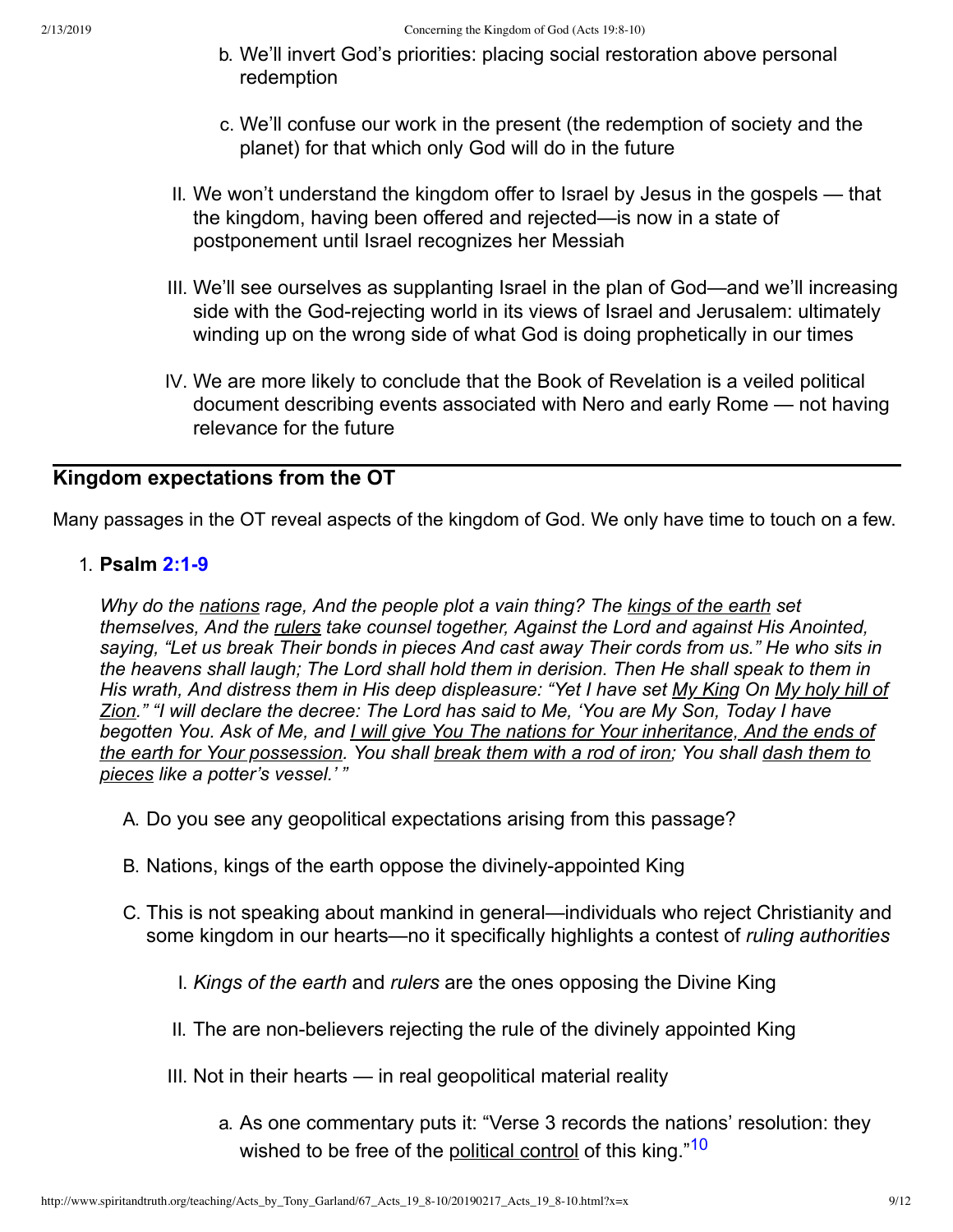- D. The divine King is said to be installed on "my Holy hill of Zion"
	- I. Not in the hearts of men
	- II. In a geographic location the Temple Mount in Jerusalem
- E. The divine King will possess the nations and the ends of the earth
	- I. Nations political entities
	- II. Ends of the earth geographical region
- F. The nations do not willingly submit
	- I. Broken with a road of iron
	- II. Dashed to pieces
	- III. This doesn't sound like the gradual conversion of the world through the centuries long toil of the Church

### 2. **Zechariah [14](http://www.spiritandtruth.org/bibles/nasb/b38c014.htm#Zec._C14V1)**

A. Zec. [14:9](http://www.spiritandtruth.org/bibles/nasb/b38c014.htm#Zec._C14V9)

*And the LORD shall be King over all the earth.*

B. Zec. [14:11](http://www.spiritandtruth.org/bibles/nasb/b38c014.htm#Zec._C14V11)

*Jerusalem shall be safely inhabited*

 $C.$  Zec.  $14:16-18$ 

*And it shall come to pass that everyone who is left of all the nations which came against Jerusalem shall go up from year to year to worship the King, the Lord of hosts, and to keep the Feast of Tabernacles. And it shall be that whichever of the families of the earth do not come up to Jerusalem to worship the King, the Lord of hosts, on them there will be no rain. If the family of Egypt will not come up and enter in, they shall have no rain; they shall receive the plague with which the Lord strikes the nations who do not come up to keep the Feast of Tabernacles.*

- I. Nations, Jerusalem, Egypt sounds very geographical and political to me!
- 3. **Nebuchadnezzar's Dream of the Metallic Statue (Daniel [2](http://www.spiritandtruth.org/bibles/nasb/b27c002.htm#Dan._C2V1)) and Daniel's Vision of the Beasts (Daniel [7\)](http://www.spiritandtruth.org/bibles/nasb/b27c007.htm#Dan._C7V1)**
	- A. The sequences of metals and beasts in these parallel passages represent a sequence of *geopolitical* kingdoms: Babylon, Medo-Persia, Greece, and Rome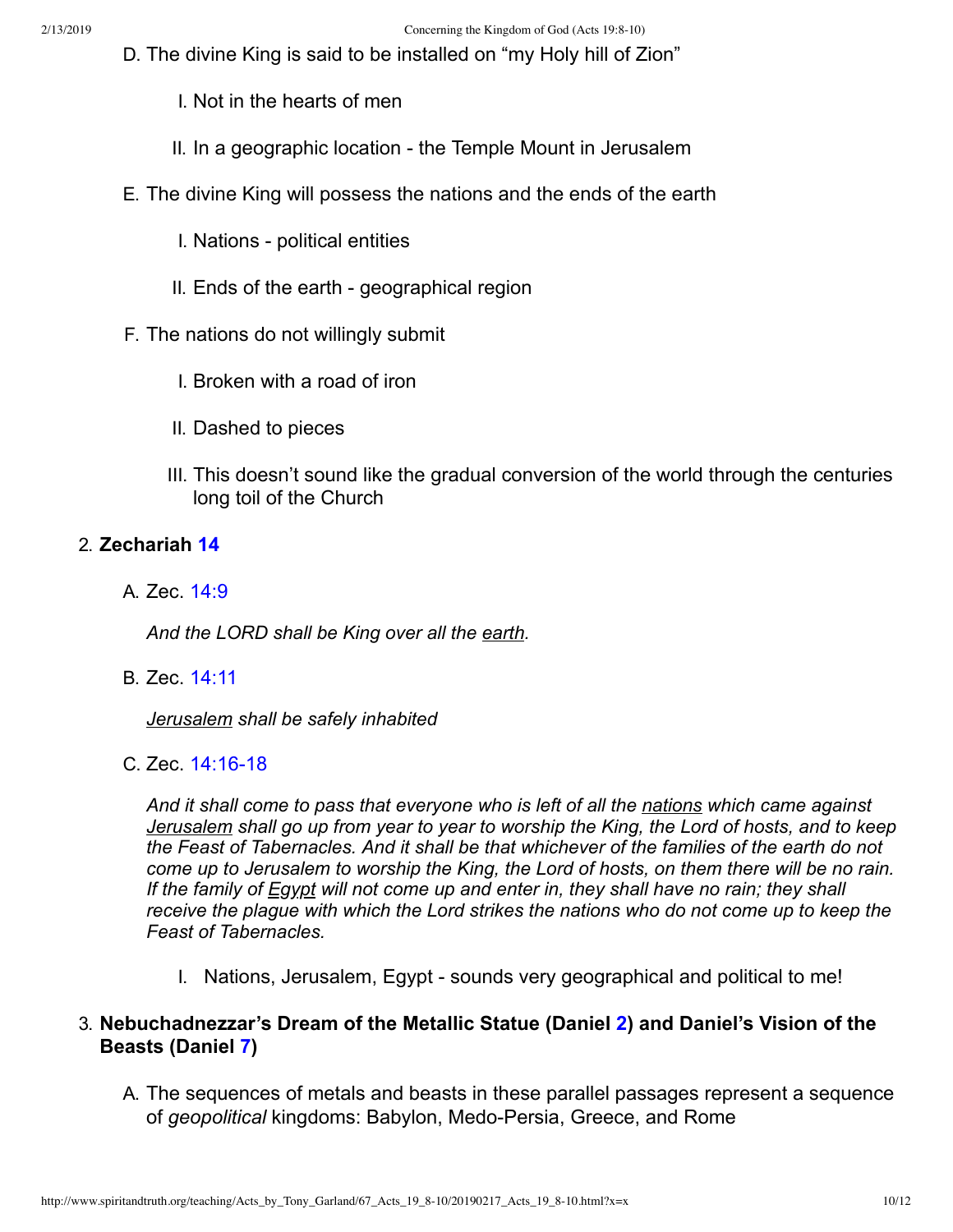- B. The sequence of geopolitical kingdoms abruptly comes to an end through the sudden interdiction of God's kingdom—a kingdom which does not originate with men (represented by the stone cut *without hands, Dan. [2:45](http://www.spiritandtruth.org/bibles/nasb/b27c002.htm#Dan._C2V45)*)
- C. Are we to suppose that the kingdoms which end are *geopolitical*, but the one which takes their place is *spiritual*? The former holding sway in the "real" world, but the latter being a secret kingdom "in our heart"?

# **The fundamental error**

- 1. **The Old Testament is the source for Jewish expectations that God's kingdom will be geopolitical—not just a spiritual reality in the hearts of men**
- 2. **The issue is one of** *timing* **and** *incomplete expectations*
	- A. The Jews who missed Jesus
		- I. Made the mistake of not paying attention to many other OT passages which indicated that the Messiah would suffer and die
		- II. They overemphasized the geopolitical aspect and minimized or ignored the spiritual work which the King would also do as Prophet and Priest
		- III. Their expectations of their king were not wrong, but askew, out-of-balance
		- IV. Even John the Baptist suffered from this incomplete expectation
			- a. Mat. [11:3](http://www.spiritandtruth.org/bibles/nasb/b40c011.htm#Mat._C11V3)

*Are you the coming One, or do we look for another?*

- b. Jesus responded by citing Old Testament passages which predicted the works He was doing (Mat. 1:4-5)
- V. In essence, they were looking for a *Second Coming* Messiah at His *First Coming*
- B. The Church
	- I. Makes the mistake of thinking the Jews made a *category* mistake rather than a *timing* mistake — that the Jews never should have expected a geopolitical King and that they'll never have such a promised kingdom
	- II. Partly out of reaction for the error of the Jews overemphasizing Second Coming expectations, the Church does the opposite — focusing so heavily on Jesus' *First* Coming ministry, it obfuscates or subverts a proper understanding of his *Second* Coming ministry
	- III. Along the way, the Church also derails Israel's promises to be fulfilled at the *Second* Coming — and tries to apply them to herself following the *First* Coming